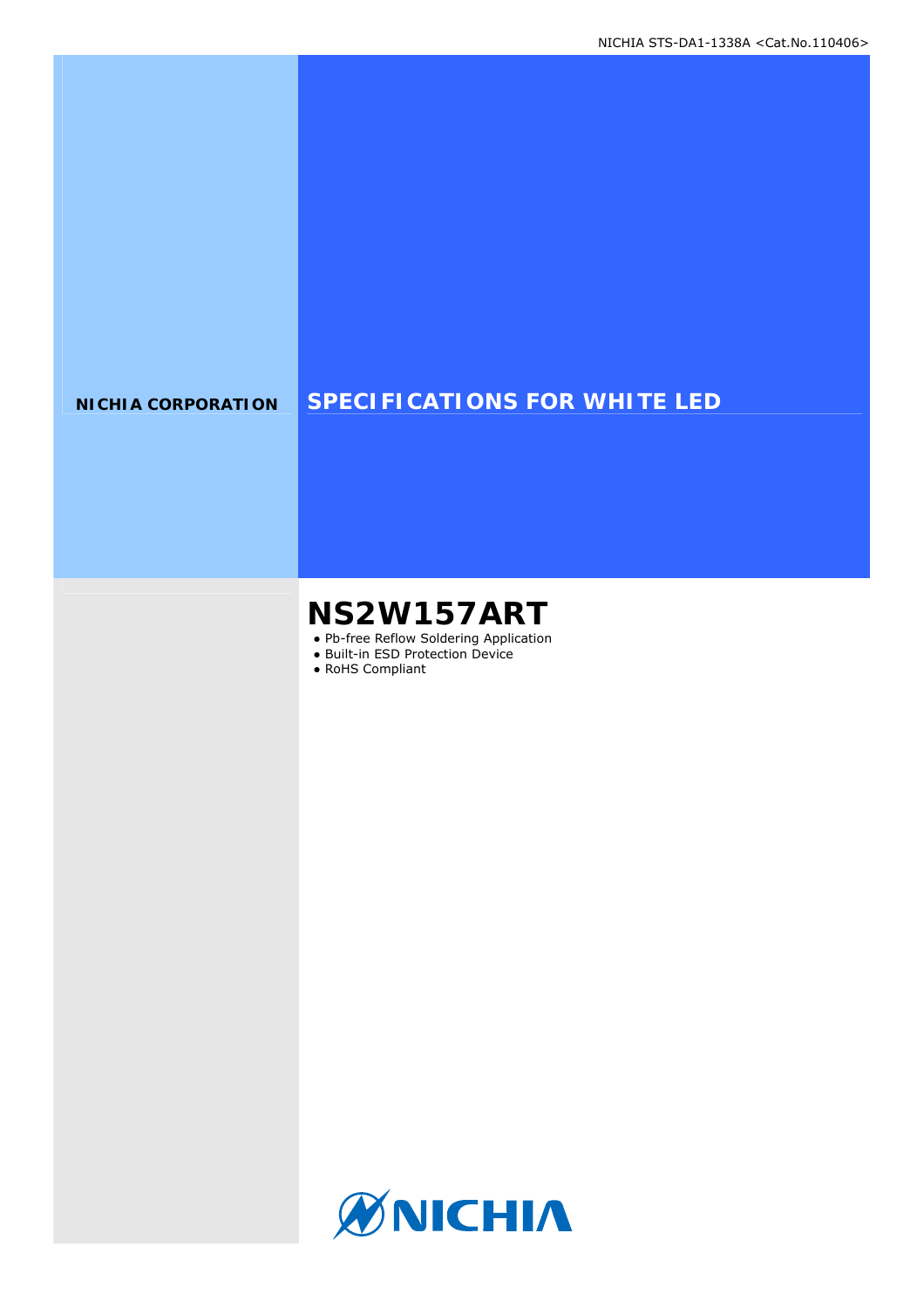## SPECIFICATIONS

#### (1) Absolute Maximum Ratings

| Item                         | Symbol                       | Absolute Maximum Rating | Unit |
|------------------------------|------------------------------|-------------------------|------|
| <b>Forward Current</b>       | ΙF                           | 90                      | mA   |
| <b>Pulse Forward Current</b> | $\rm I_{FP}$                 | 120                     | mA   |
| Allowable Reverse Current    | ${\rm I}_{{\sf R}}$          | 85                      | mA   |
| Power Dissipation            | $P_D$                        | 612                     | mW   |
| Operating Temperature        | ${\mathsf T}_{\text{onr}}$   | $-40 \sim 100$          | °C   |
| Storage Temperature          | ${\mathsf T}_{\textsf{sta}}$ | $-40 \sim 100$          | °C   |
| Junction Temperature         |                              | 120                     | °C   |

\* Absolute Maximum Ratings at  $T_S = 25$ °C.

\* I<sub>FP</sub> conditions with pulse width  $\leq$ 10ms and duty cycle  $\leq$ 10%.

#### (2) Initial Electrical/Optical Characteristics

| Item                           |  | Symbol                     | Condition    | Typ   | <b>Max</b> | Unit |
|--------------------------------|--|----------------------------|--------------|-------|------------|------|
| Forward Voltage                |  | V⊧                         | $I_F = 75mA$ | 6.1   |            |      |
| Luminous Flux                  |  | $\Phi_{\rm v}$             | $I_F = 75mA$ | 57    |            | Im   |
| Luminous Intensity             |  | Īν                         | $I_F = 75mA$ | 19.1  |            | cd   |
|                                |  |                            | $I_F = 75mA$ | 0.344 |            |      |
| <b>Chromaticity Coordinate</b> |  | ۰                          | $I_F = 75mA$ | 0.355 |            |      |
| <b>Thermal Resistance</b>      |  | $R_{\theta}$ <sub>15</sub> | -            | 17    | 24         | °C/W |

\* Characteristics at  $T_S = 25$ °C.

\* Luminous Flux value is traceable to the CIE 127:2007-compliant national standards.

\* The Chromaticity Coordinates are derived from the CIE 1931 Chromaticity Diagram.

 $*$  R<sub>0JS</sub> is Thermal Resistance from junction to T<sub>S</sub> measuring point.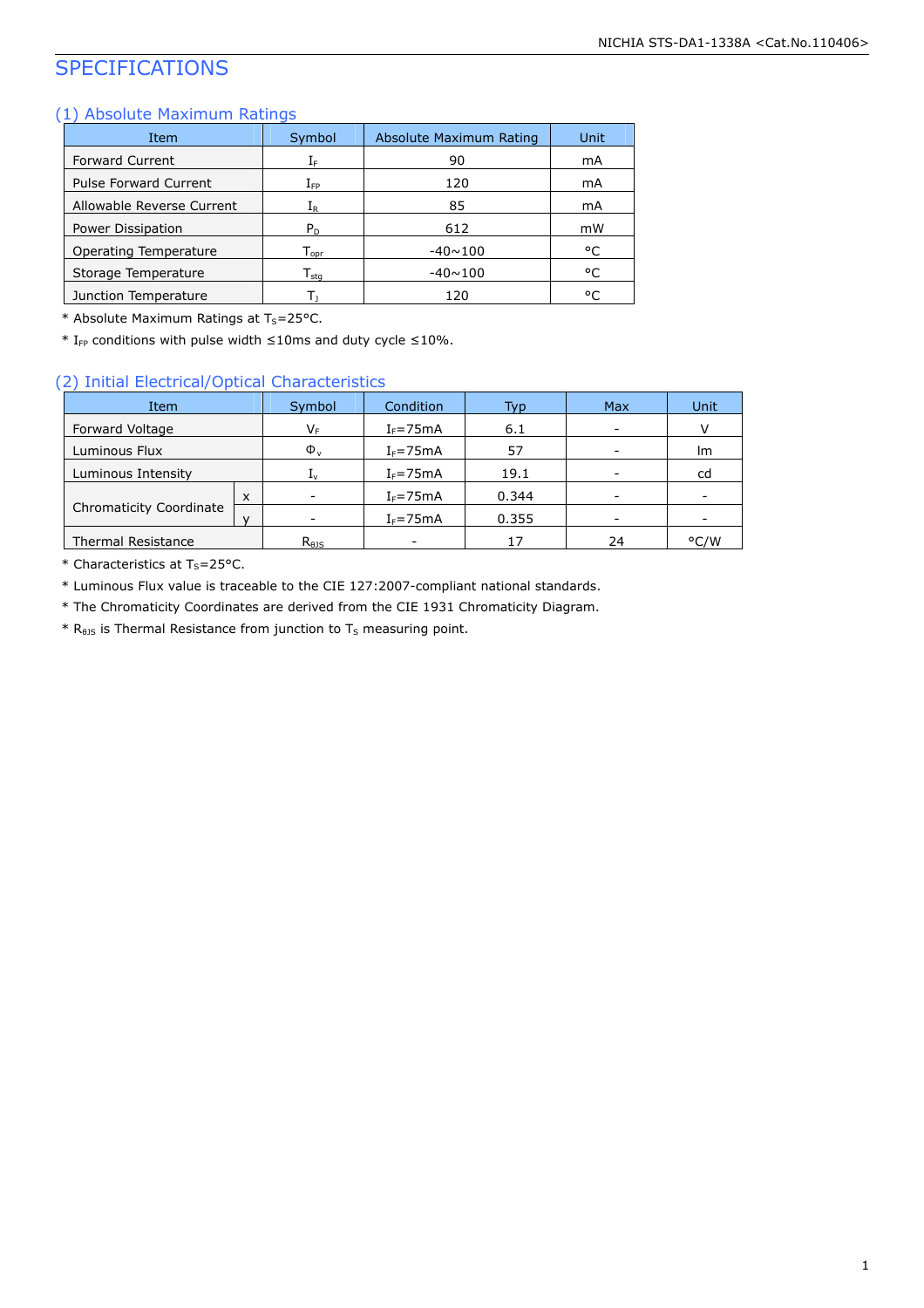### RANKS

| Item            | Rank            | Min  | Max  | Unit |
|-----------------|-----------------|------|------|------|
| Forward Voltage | -               | 5.4  | 6.8  |      |
|                 | P <sub>15</sub> | 60.5 | 72.0 |      |
| Luminous Flux   | P14             | 51.0 | 60.5 | Im   |
|                 | P13             | 42.8 | 51.0 |      |

Color Ranks

| Rank b3 |       |       |       |  |  |  |
|---------|-------|-------|-------|--|--|--|
| 0.287   | 0.283 | 0.304 | 0.307 |  |  |  |
| በ ንዓ5   | 0.305 | 0.330 | 0.315 |  |  |  |

| Rank b <sub>5</sub> |       |       |       |  |  |
|---------------------|-------|-------|-------|--|--|
| 0.296               | 0.287 | 0.307 | 0.311 |  |  |
| 0.276               | 0.295 | 0.315 | በ 294 |  |  |

| 0.283<br>0.330<br>0.304<br>0.307<br>0.287<br>0.307<br>J.304<br>$\overline{\phantom{a}}$<br>$\cdot$<br>^<br>$\lambda$ | Rank b3 |  |  |  |  | Rank b4 |       |
|----------------------------------------------------------------------------------------------------------------------|---------|--|--|--|--|---------|-------|
|                                                                                                                      |         |  |  |  |  |         | 0.330 |
| 0.305<br>0.330<br>0.295<br>0.330<br>0.360<br>0.315<br>0.315                                                          |         |  |  |  |  |         | 0.339 |

|        | Rank b5 |       |       |       |        |       | Rank b6 |       |                 |
|--------|---------|-------|-------|-------|--------|-------|---------|-------|-----------------|
| v<br>^ | 0.296   | 0.287 | 0.307 | 0.311 | $\sim$ | 0.311 | 0.307   | 0.330 | 0.330           |
|        | 0.276   | 0.295 | 0.315 | 0.294 |        | 0.294 | 0.315   | 0.339 | በ 31 R<br>0.910 |

| Rank c1 |       |       |       |  |  |
|---------|-------|-------|-------|--|--|
| 0.330   | 0.330 | 0.361 | 0.357 |  |  |
| 0.339   | 0.360 | 0.385 | 0.361 |  |  |

|         | Rank c1 |       |       |       |   |       |       | Rank c <sub>2</sub> |       |
|---------|---------|-------|-------|-------|---|-------|-------|---------------------|-------|
| v<br>х. | 0.330   | 0.330 | 0.361 | 0.357 | ́ | 0.330 | 0.330 | 0.357               | 0.356 |
|         | 0.339   | 0.360 | 0.385 | 0.361 |   | 0.318 | 0.339 | 0.361               | 0.351 |

\* Ranking at  $T_S = 25$ °C.

\* Tolerance of measurements of the Forward Voltage is ±0.08V.

 $*$  Tolerance of measurements of the Luminous Flux is  $\pm$ 7%.

\* Tolerance of measurements of the Chromaticity Coordinate is ±0.005.

 \* Basically, a shipment shall consist of the LEDs of a combination of the above ranks. The percentage of each rank in the shipment shall be determined by Nichia.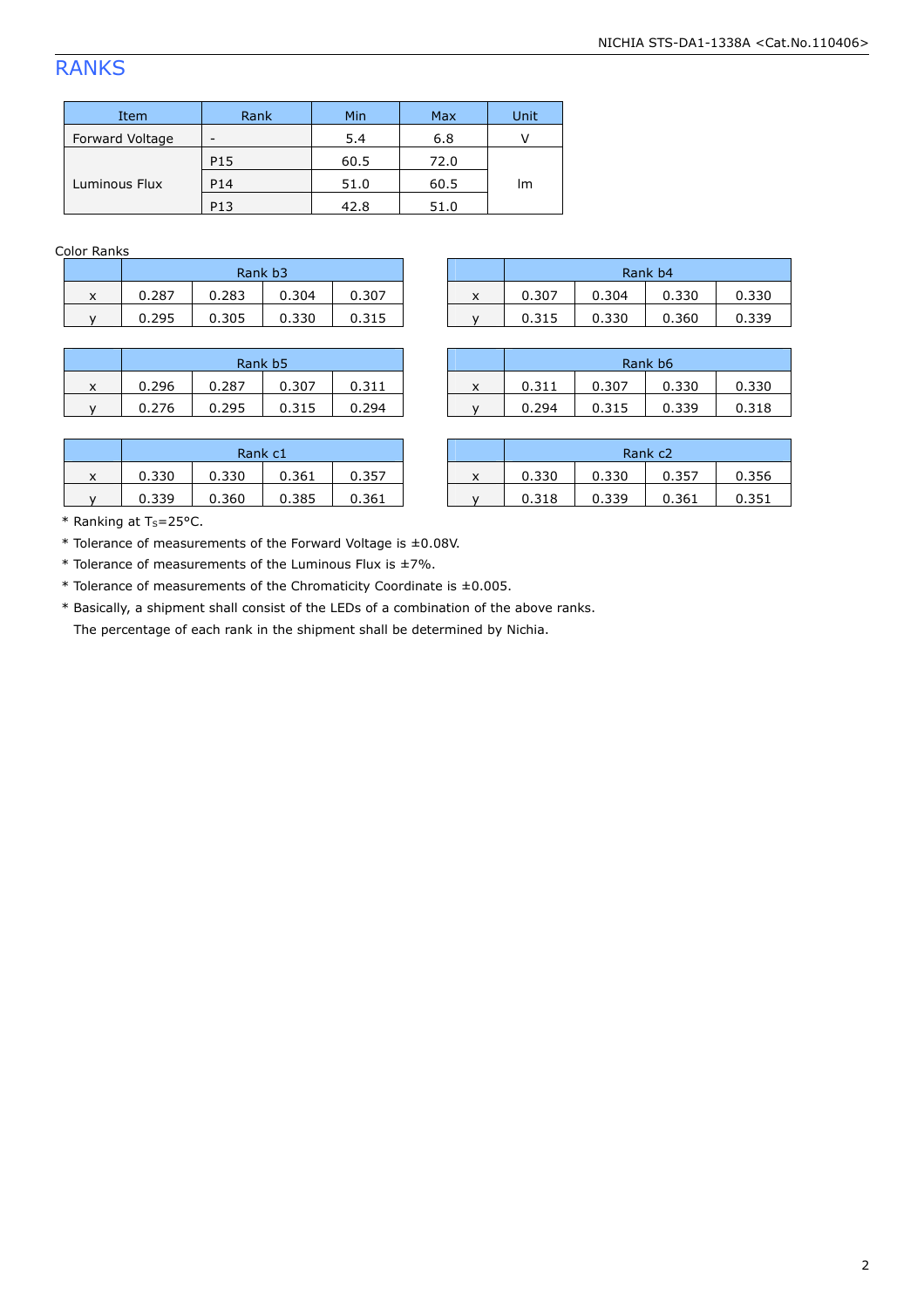### CHROMATICITY DIAGRAM

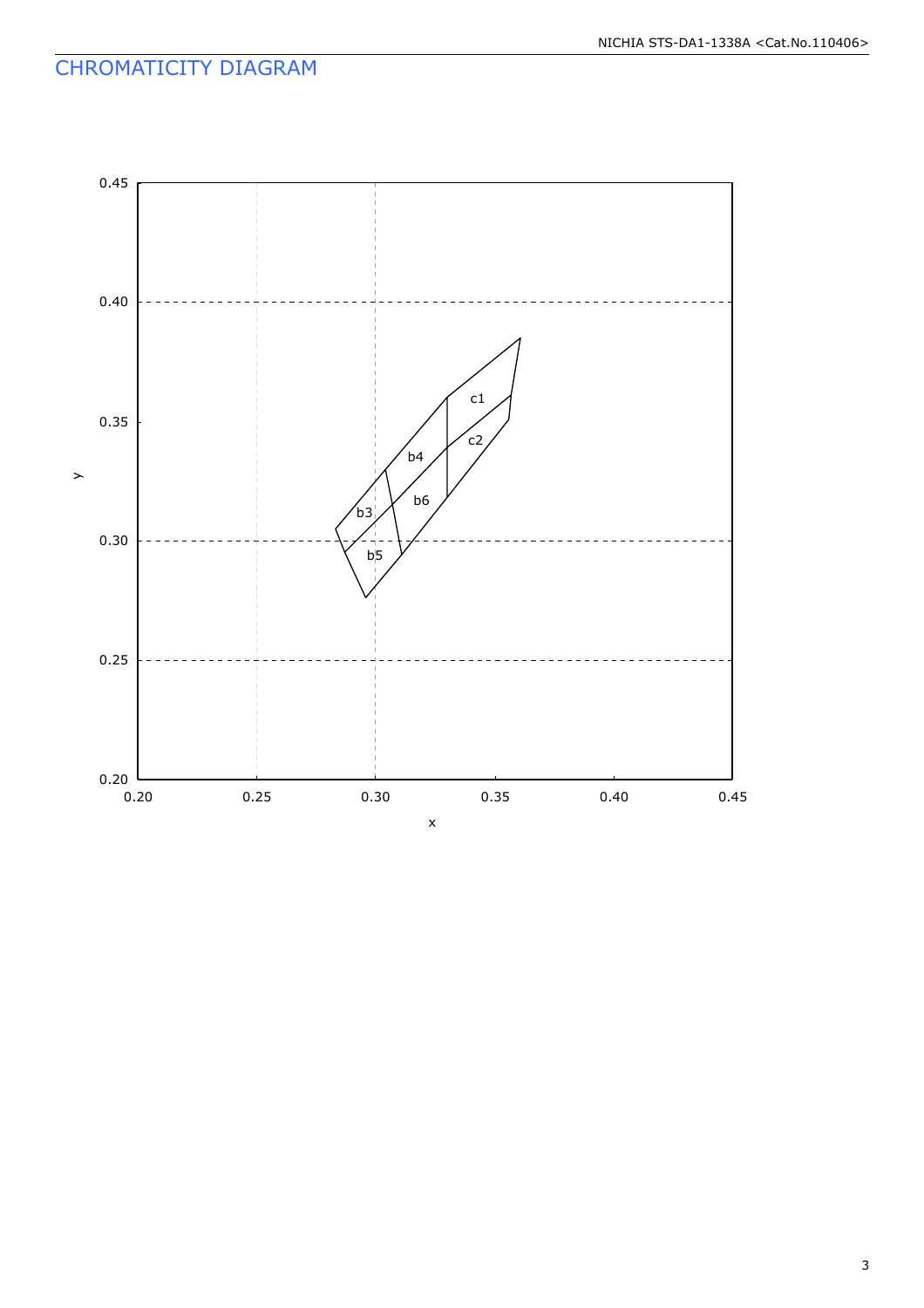### OUTLINE DIMENSIONS

This product complies with RoHS Directive. \* 本製品はRoHS指令に適合しております。

STS-DA7-0258 NS2W157AR 管理番号 No.

(単位 Unit: mm, 公差 Tolerance: ±0.2)







|         |      | 2.6 |      | ణ                       |
|---------|------|-----|------|-------------------------|
|         |      |     |      | S                       |
|         |      |     |      | 0.86<br>(0.6)<br>1----- |
|         |      |     |      |                         |
|         |      |     |      |                         |
| Cathode | 1.56 |     | 0.54 | Anode                   |

| К | A                        |
|---|--------------------------|
|   |                          |
|   | 保護素子                     |
|   | <b>Protection Device</b> |

| 項目 Item                                           | 内容 Description                                                           |
|---------------------------------------------------|--------------------------------------------------------------------------|
| パッケージ材質<br>Package Materials                      | 耐熱性ポリマー<br>Heat-Resistant Polymer                                        |
| 封止樹脂材質<br><b>Encapsulating Resin</b><br>Materials | シリコーン樹脂<br>(拡散剤+蛍光体入り)<br>Silicone Resin<br>(with diffuser and phosphor) |
| 雷極材質<br><b>Electrodes Materials</b>               | 銅合金+銀メッキ<br>Ag-plated Copper Alloy                                       |
| 質量<br>Weight                                      | 0.0073q(TYP)                                                             |

\* バリは寸法に含まないものとします。

Dimensions do not include mold flash or metal burr.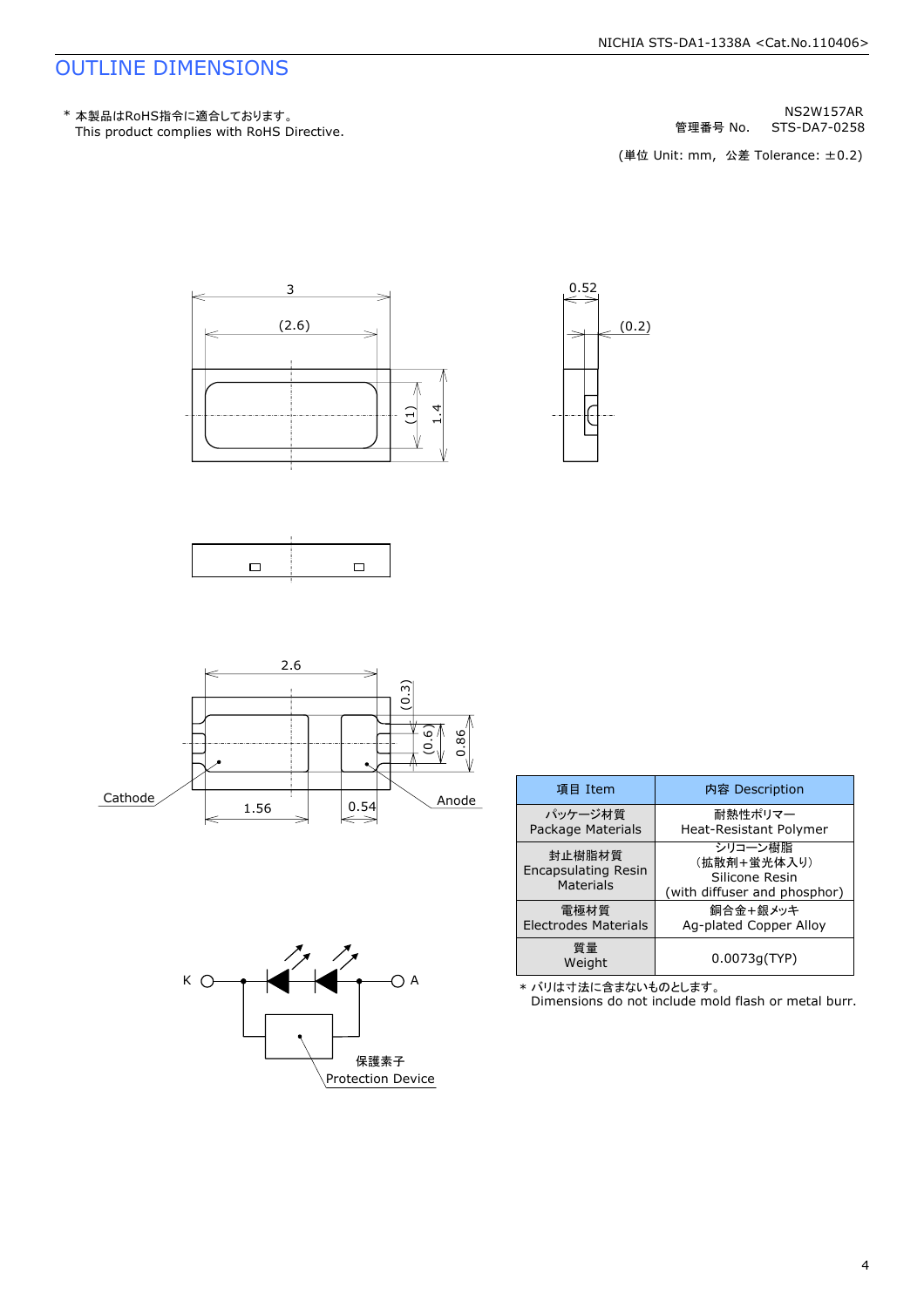## SOLDERING

• Recommended Reflow Soldering Condition(Lead-free Solder)





• Recommended Manual Soldering Condition

| Temperature    | 350°C Max |
|----------------|-----------|
| Soldering Time | 3sec Max  |

• Recommended Soldering Pad Pattern • Recommended Metal Solder Stencil Aperture



(単位 Unit: mm)

- \* The product is designed to be reflow soldered to a PCB. If you use dip soldering for the products, Nichia cannot guarantee its reliability.
- \* Reflow soldering must not be performed more than twice. Manual soldering must only be done once.
- \* Care should be taken to avoid cooling at a rapid rate and ensure the peak temperature ramps down slowly.
- \* Customer is advised to use nitrogen reflow soldering as air flow process can cause optical degradation due to the heat and atmosphere of reflow soldering.
- \* Since silicone used as encapsulating resin in this product is a soft material, do not press on the encapsulant. Failure to comply might lead to nicks, chip-outs, delamination and deformation of the encapsulant, wire breakage and an adverse effect on product reliability.
- \* Repairing should not be done after the LEDs have been soldered. When repairing is unavoidable, a double-head soldering iron should be used.

It should be confirmed beforehand whether the characteristics of the LEDs will or will not be damaged by repairing.

\* When soldering, avoid applying any stress to the LED package while heated.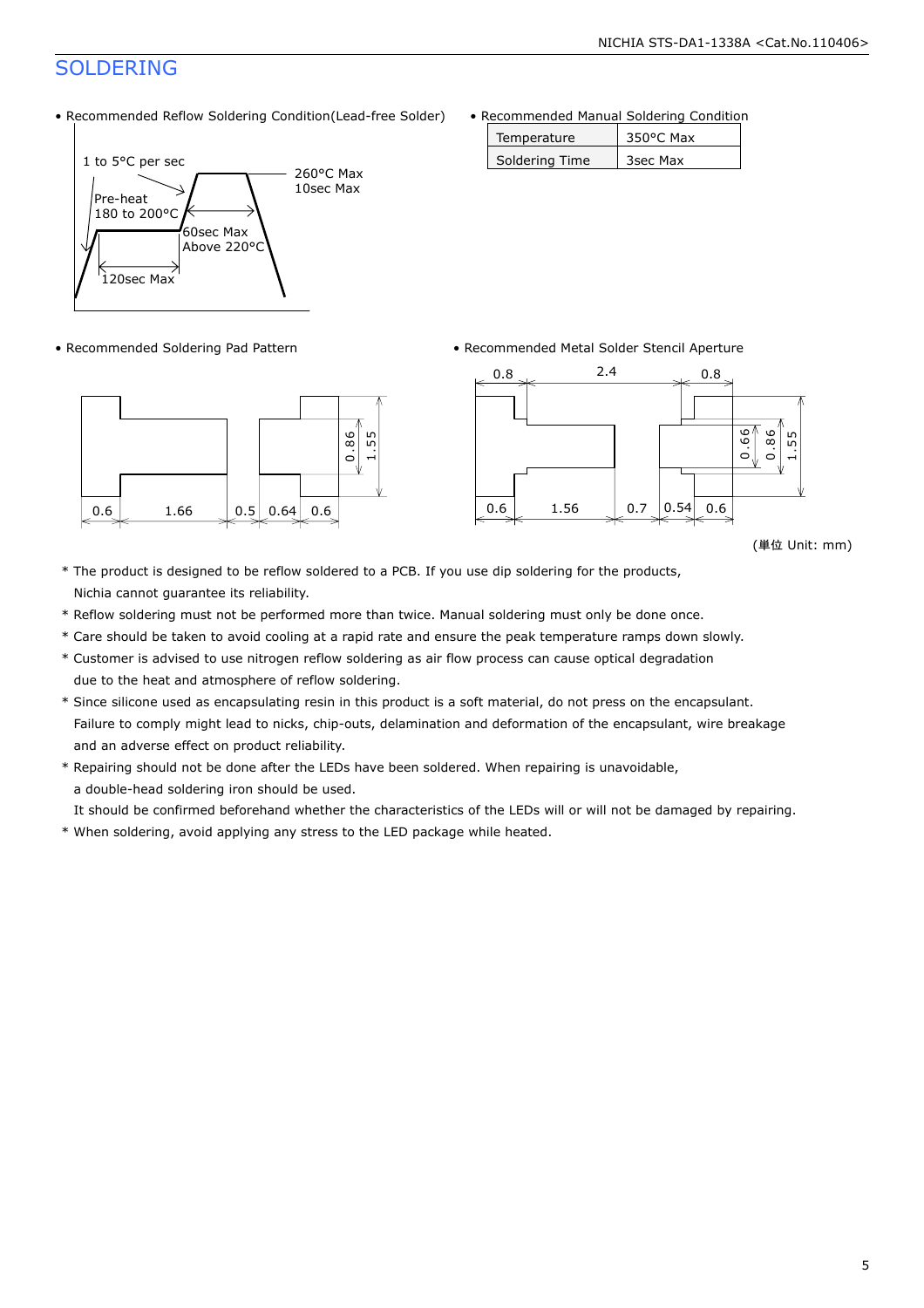### TAPE AND REEL DIMENSIONS



リール部 Reel



- Quantity per reel=5000pcs \* 数量は1リールにつき 5000個入りです。
- The tape packing method complies with JIS C 0806 (Packaging of Electronic Components on Continuous Tapes). \* JIS C 0806電子部品テーピングに準拠しています。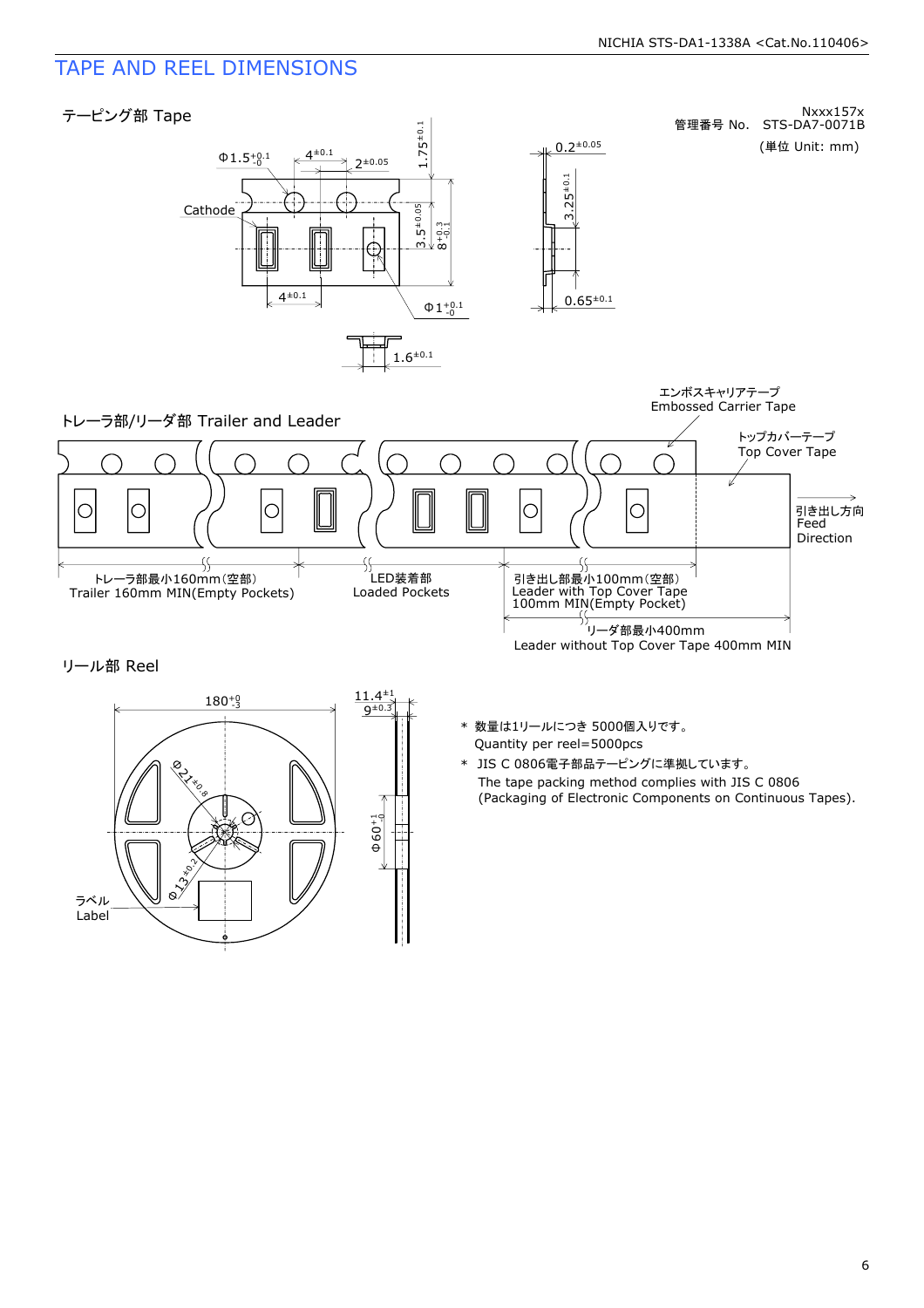### PACKAGING - TAPE & REEL

シリカゲルとともにリールをアルミ防湿袋に入れ、熱シールにより封をします。 The reel is placed in the moisture proof bag with a moisture absorbent material. The bag is heat sealed.

管理番号 No. STS-DA7-0006A **Nxxxxxxx** 



ラベル Label **ØNICHIA** XXXX LED TYPE **Nxxxxxxx** \*\*\*\*\*\*\* LOT YMxxxx-RRR QTY. **PCS** RoHS NICHIA CORPORATION 491 OKA, KAMINAKA, ANAN, TOKUSHIMA, JAPAN

アルミ防湿袋を並べて入れ、ダンボールで仕切ります。 The moisture proof foil bags are packed in a cardboard box with corrugated partition.



| ラベル Label        |                                                                 |
|------------------|-----------------------------------------------------------------|
|                  | ØNICHIA                                                         |
|                  | XXXX LED                                                        |
|                  | TYPE Nxxxxxxx<br>*******                                        |
| RANK RRR<br>OTY. | PCS<br><b>RoHS</b>                                              |
|                  | NICHIA CORPORATION<br>491 OKA, KAMINAKA, ANAN, TOKUSHIMA, JAPAN |

- If not provided, it is not indicated on the label. \*\*\*\*\*\*\*\* is the customer part number. 客先型名が設定されていない場合は空白です。 客先型名を\*\*\*\*\*\*\*で示します
- \* ロット表記方法についてはロット番号の項を<br> 参照して下さい。 For details, see "LOT NUMBERING SCHEME" in this document.
- The label does not have the RANK field for un-ranked products. \* ランク分けがない場合はランク表記はありません。
- The products are taped and reeled, and then packed in moisture-proof bags. The moisture-proof bags are packed in cardboard boxes to prevent damage during shipment. \* 本製品はテーピングしたのち、輸送の衝撃から保護するためダンボールで梱包します。
- Do not drop the cardboard box or expose it to shock. If the box falls, the products could be damaged. 取り扱いに際して、落下させたり、強い衝撃を与えたりしますと、製品を損傷させる原因になりますので注意して下さい。
- The cardboard box is not water-resistant. Do not expose to water. ダンボールには防水加工がされておりませんので、梱包箱が水に濡れないよう注意して下さい。
- Customer is advised to pack the products in the original packaging or equivalent in transit. \* 輸送、運搬に際して弊社よりの梱包状態あるいは同等の梱包を行って下さい。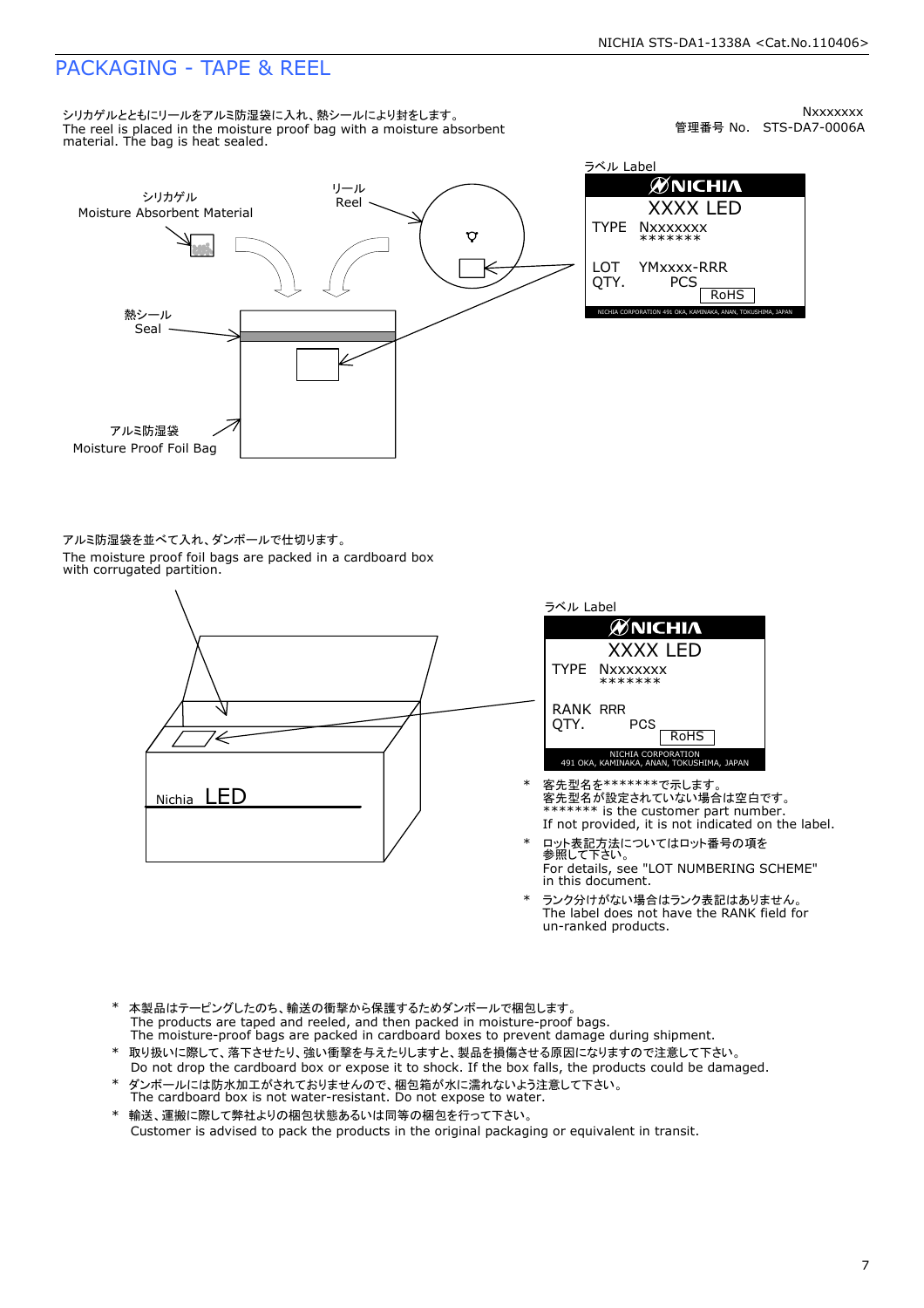## LOT NUMBERING SCHEME

Lot Number is presented by using the following alphanumeric code.

YMxxxx - RRR

Y - Year

| Year |   |
|------|---|
| 2009 | 9 |
| 2010 | А |
| 2011 | В |
| 2012 | C |
| 2013 | D |
| 2014 | F |

#### M - Month

| Month         | м | Month |  |
|---------------|---|-------|--|
|               |   |       |  |
| $\mathcal{L}$ |   | ႙     |  |
|               |   | g     |  |
|               |   | 10    |  |
|               |   | 11    |  |
|               |   | 12    |  |

xxxx-Nichia's Product Number

RRR-Ranking by Color Coordinates, Ranking by Luminous Flux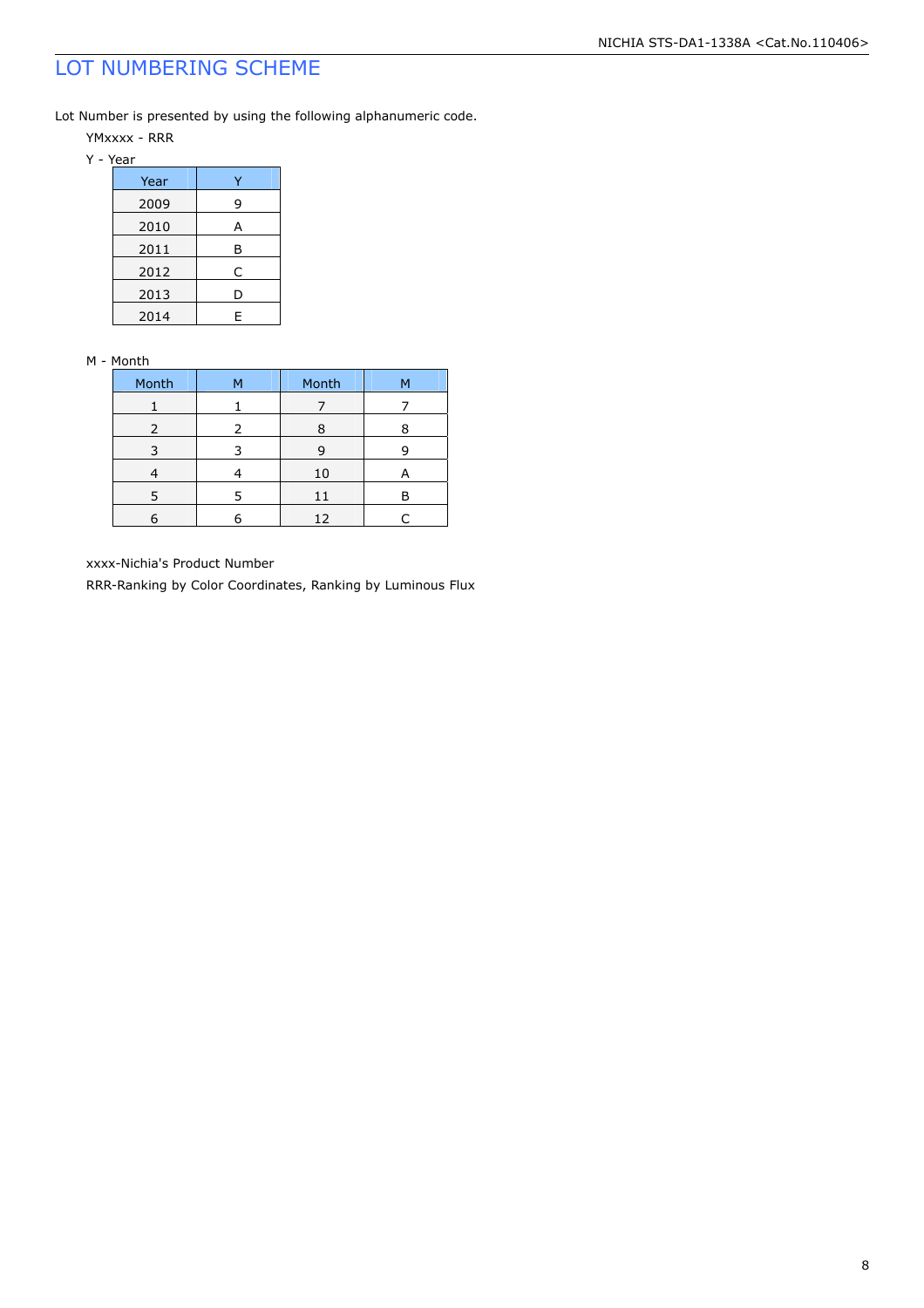### DERATING CHARACTERISTICS

#### NS2W157AR 管理番号 No. STS-DA7-0220



カソード側はんだ接合部温度-許容順電流特性 **Solder Temperature(Cathode Side) vs Allowable Forward Current**



### デューティー比-許容順電流特性

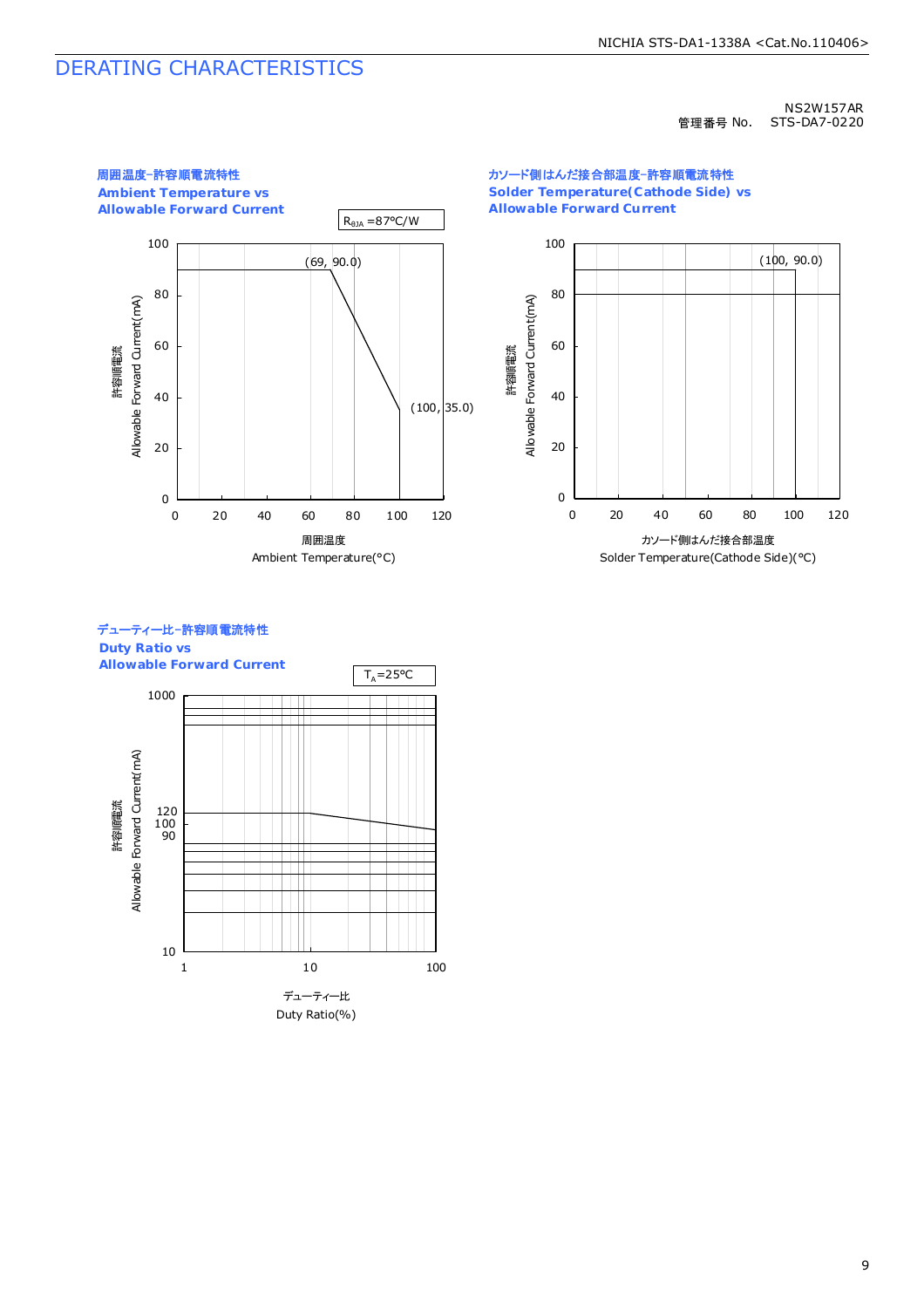## OPTICAL CHARACTERISTICS

\* 本特性は参考です。

All characteristics shown are for reference only and are not guaranteed.

NS2W157AR 管理番号 No. STS-DA7-0221



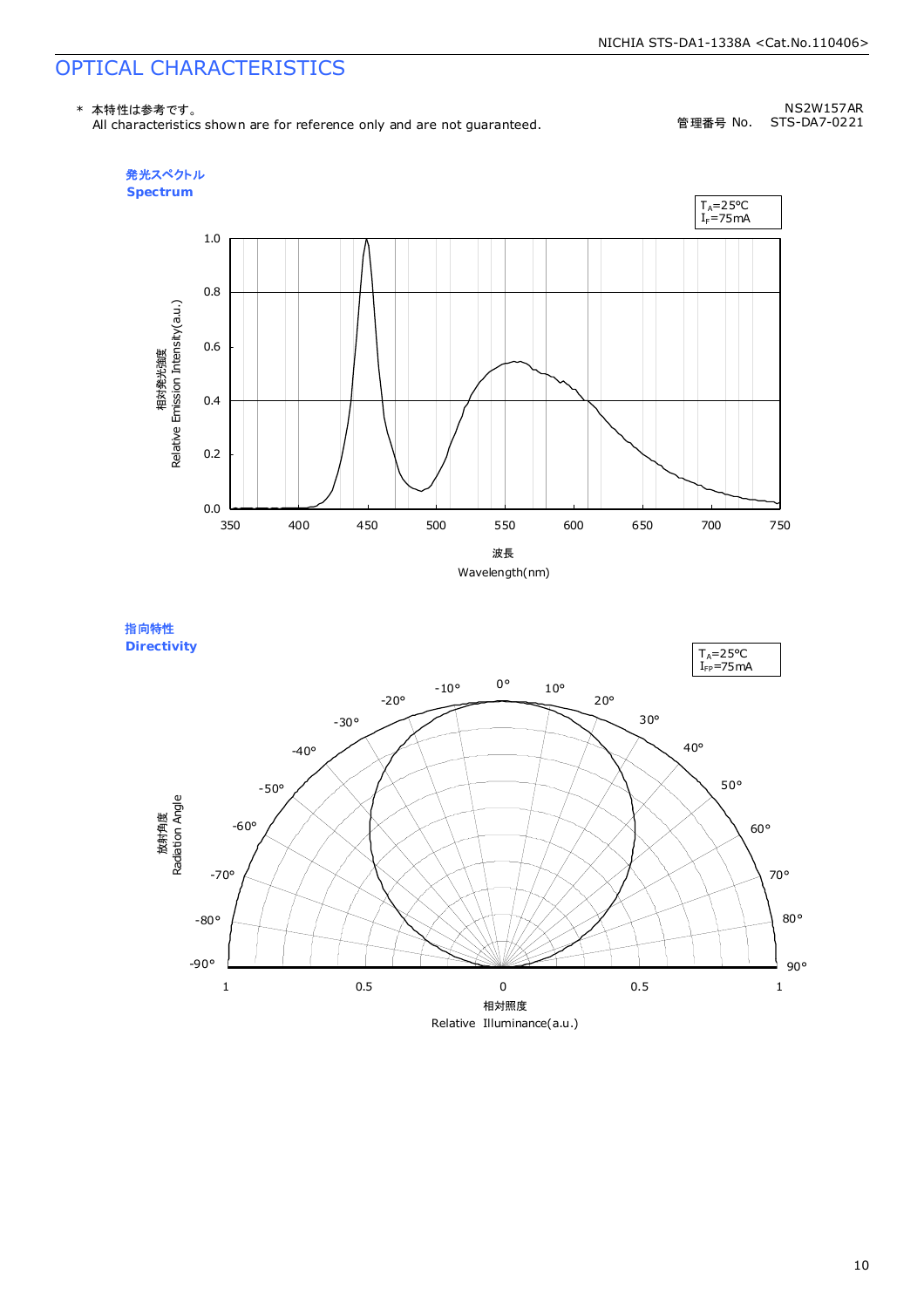# FORWARD CURRENT CHARACTERISTICS / TEMPERATURE CHARACTERISTICS

#### \* 本特性は参考です。

All characteristics shown are for reference only and are not guaranteed.

NS2W157AR 管理番号 No. STS-DA7-0222A



11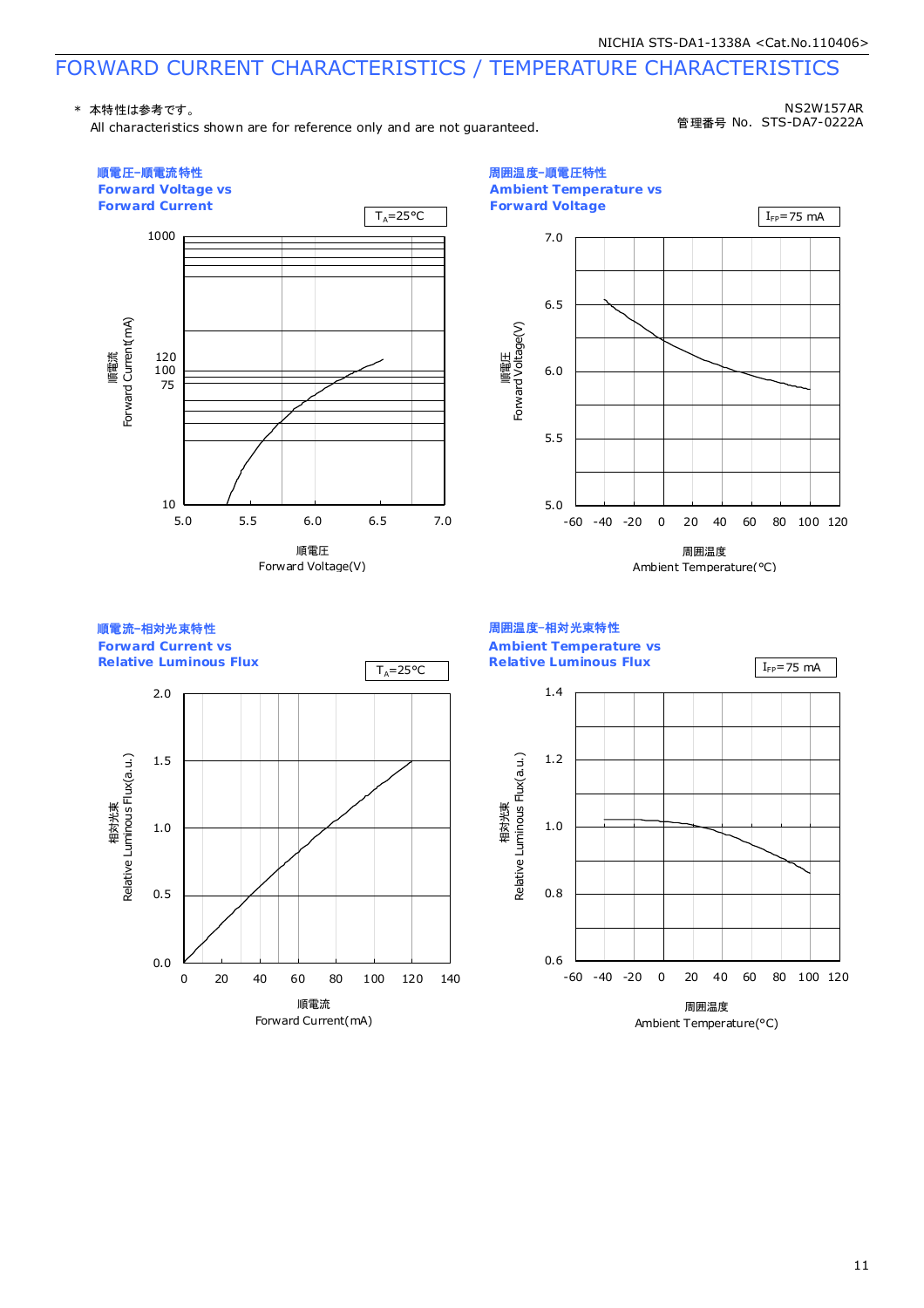### FORWARD CURRENT CHARACTERISTICS / TEMPERATURE CHARACTERISTICS

#### \* 本特性は参考です。

All characteristics shown are for reference only and are not guaranteed.

管理番号 No. STS-DA7-0223A NS2W157AR



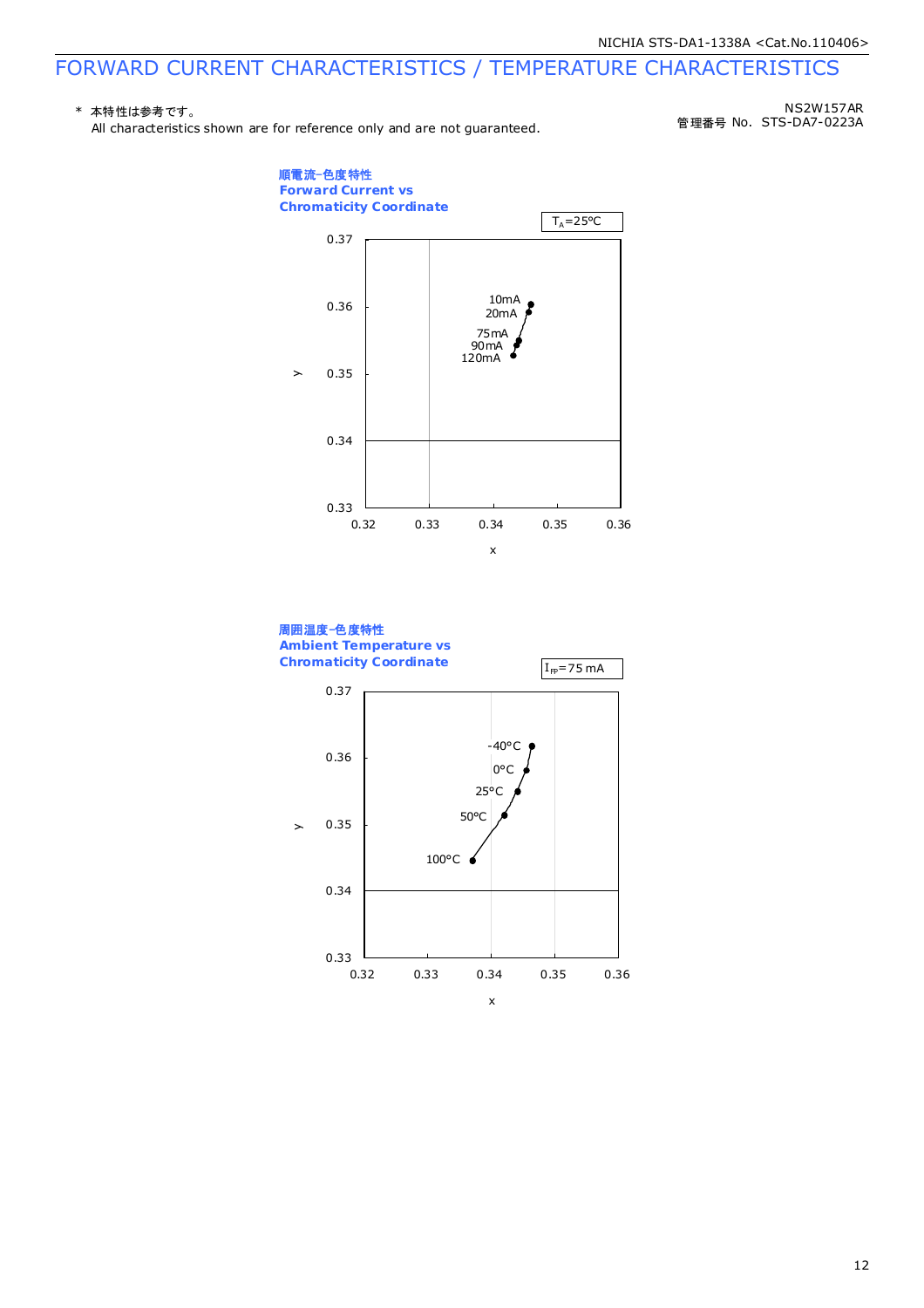## RELIABILITY

#### (1) Tests and Results

| <b>Test</b>                                           | Reference<br>Standard           | <b>Test Conditions</b>                                                             | <b>Test</b><br>Duration | Failure<br>Criteria<br>$\#$ | <b>Units</b><br>Failed/Tested |
|-------------------------------------------------------|---------------------------------|------------------------------------------------------------------------------------|-------------------------|-----------------------------|-------------------------------|
| Resistance to<br>Soldering Heat<br>(Reflow Soldering) | JEITA ED-4701<br>300 301        | T <sub>sid</sub> =260°C, 10sec, 2reflows,<br>Precondition: 30°C, 70%RH, 168hr      |                         | #1                          | 0/22                          |
| Solderability<br>(Reflow Soldering)                   | JEITA ED-4701<br>303 303A       | $T_{\text{sld}}$ =245±5°C, 5sec,<br>Lead-free Solder(Sn-3.0Ag-0.5Cu)               |                         | #2                          | 0/22                          |
| Temperature Cycle                                     | <b>JEITA ED-4701</b><br>100 105 | -40°C(30min)~25°C(5min)~<br>100°C(30min)~25°C(5min)                                | 100cycles               | #1                          | 0/50                          |
| Moisture Resistance<br>(Cyclic)                       | JEITA ED-4701<br>200 203        | 25°C~65°C~-10°C, 90%RH,<br>24hr per cycle                                          | 10cycles                | #1                          | 0/22                          |
| High Temperature<br>Storage                           | JEITA ED-4701<br>200 201        | $T_A = 100$ °C                                                                     | 1000hours               | #1                          | 0/22                          |
| <b>Temperature Humidity</b><br>Storage                | JEITA ED-4701<br>100 103        | $T_A = 60^{\circ}$ C, RH = 90%                                                     | 1000hours               | #1                          | 0/22                          |
| Low Temperature<br>Storage                            | JEITA ED-4701<br>200 202        | $T_A = -40$ °C                                                                     | 1000hours               | #1                          | 0/22                          |
| Room Temperature<br>Operating Life<br>Condition 1     |                                 | $T_A = 25$ °C, I <sub>F</sub> =75mA<br>Test board: See NOTES below                 | 1000hours               | #1                          | 0/22                          |
| Room Temperature<br>Operating Life<br>Condition 2     |                                 | $T_A = 25^{\circ}C$ , I <sub>F</sub> =90mA<br>Test board: See NOTES below          | 500hours                | #1                          | 0/22                          |
| High Temperature<br>Operating Life                    |                                 | $T_A = 100^{\circ}C$ , I <sub>F</sub> =30mA<br>Test board: See NOTES below         | 1000hours               | #1                          | 0/22                          |
| <b>Temperature Humidity</b><br>Operating Life         |                                 | 60°C, RH=90%, I <sub>F</sub> =60mA<br>Test board: See NOTES below                  | 500hours                | #1                          | 0/22                          |
| Low Temperature<br>Operating Life                     |                                 | $T_A = -40$ °C, I <sub>F</sub> =75mA<br>Test board: See NOTES below                | 1000hours               | #1                          | 0/22                          |
| Vibration                                             | JEITA ED-4701<br>400 403        | 200m/s <sup>2</sup> , 100~2000~100Hz,<br>4cycles, 4min, each X, Y, Z               | 48minutes               | #1                          | 0/22                          |
| Electrostatic Discharges                              | JEITA ED-4701<br>300 304        | HBM, $2kV$ , $1.5k\Omega$ , $100pF$ , 3pulses,<br>alternately positive or negative |                         | #1                          | 0/22                          |
| Soldering Joint Shear<br>Strength                     | JEITA ED-4702B<br>002 3         | $5N, 10\pm 1sec$                                                                   |                         | #1                          | 0/22                          |

NOTES:

1) Test board: FR4 board thickness=1.6mm, copper layer thickness=0.07mm, R<sub>0JA</sub>≈87°C/W

2) Measurements are performed after allowing the LEDs to return to room temperature.

#### (2) Failure Criteria

|    | Criteria # | Items                                | Conditions   | <b>Failure Criteria</b>       |
|----|------------|--------------------------------------|--------------|-------------------------------|
|    |            | Forward Voltage( $V_F$ )             | $I_F = 75mA$ | >U.S.L.x1.1                   |
|    | #1         | Luminous Flux( $\Phi$ <sub>V</sub> ) | $I_F = 75mA$ | $<$ L.S.L. $\times$ 0.7       |
| #2 |            | Solderability                        | -            | Less than 95% solder coverage |

U.S.L. : Upper Specification Limit L.S.L. : Lower Specification Limit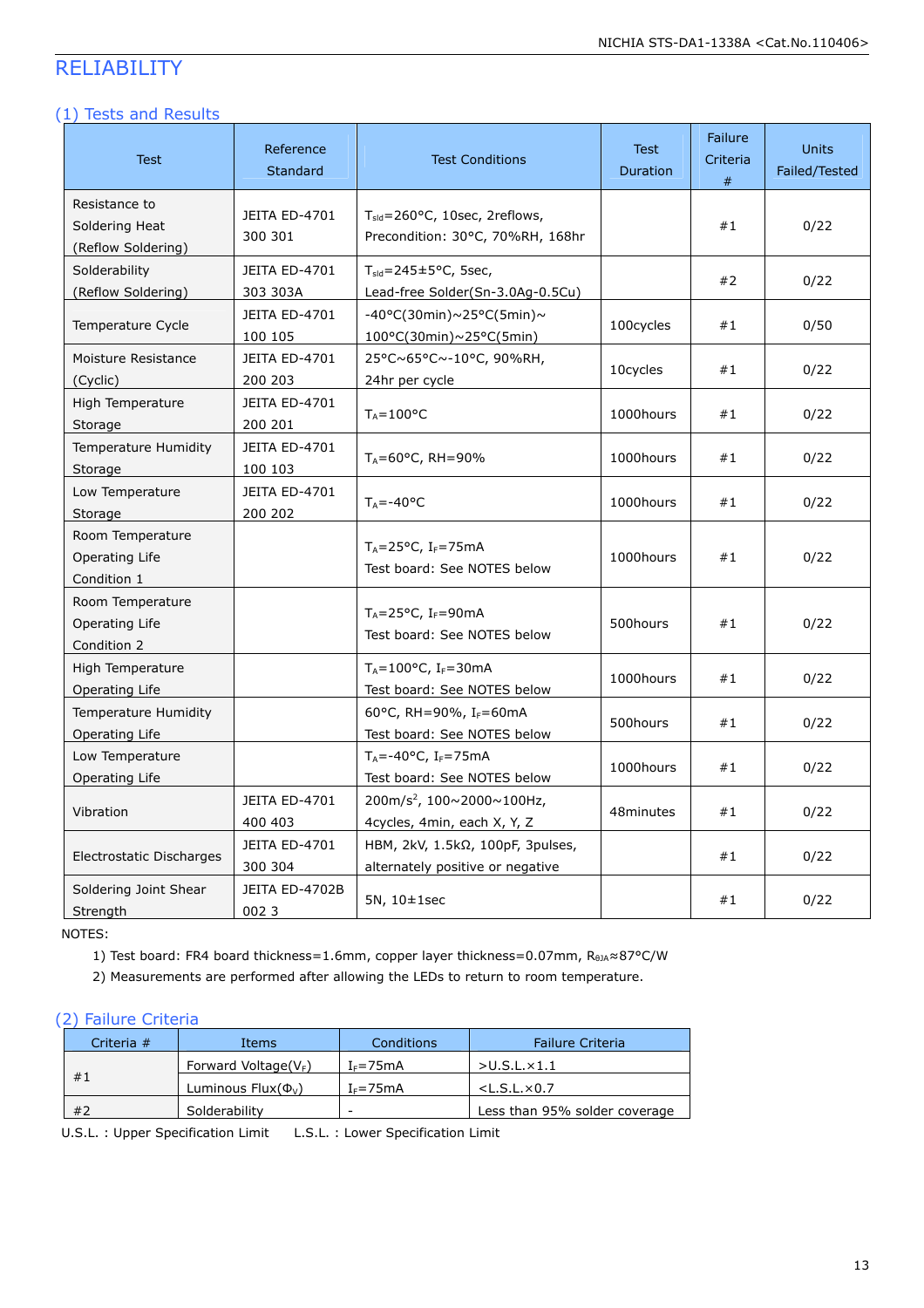### CAUTIONS

#### (1) Storage

| Conditions |                             | Temperature          | <b>Humidity</b> | Time                             |
|------------|-----------------------------|----------------------|-----------------|----------------------------------|
|            | Before Opening Aluminum Bag | ≤30°C                | $\leq$ 90%RH    | Within 1 Year from Delivery Date |
| Storage    | After Opening Aluminum Bag  | ≤30°C                | ≤70%RH          | $\leq$ 168hours                  |
| Baking     |                             | $65 \pm 5^{\circ}$ C | -               | $\geq$ 24 hours                  |

● This product is compliant to JEDEC MSL 3 or equivalent. See IPC/JEDEC STD-020 for the details of the moisture sensitivity levels.

| • Interface delamination can occur due to vaporization and expansion of absorbed moisture                                  |  |  |  |  |
|----------------------------------------------------------------------------------------------------------------------------|--|--|--|--|
| in the LED packages caused by soldering heat, which may result in degradation in optical performance.                      |  |  |  |  |
| To minimize moisture absorption into the products during the transportation and storage, the products are packed           |  |  |  |  |
| in a moisture-proof aluminum bag. Desiccants (silica gel) inside the packing turn from blue to red as it absorbs moisture. |  |  |  |  |

- After opening the moisture-proof aluminum bag, the products should be completed soldering process within the range of the conditions above. If unused LEDs remain, they should be stored with desiccants (silica gel) in hermetically sealed container. Nichia recommends using the original moisture-proof bag for storage.
- After the "Period After Opening" specified above, or if the desiccants (silica gel) are no longer blue, the products need to be baked. Note that baking must only be done once.
- Customer is advised to keep the LEDs in an airtight container when not in use as exposure to a corrosive environment might cause the plated metal parts of the product to tarnish, which might lead to difficulties in soldering and/or adverse effects on optical characteristics. It is also recommended to return the LEDs to the original moisture proof bag and seal the moisture proof bag again.
- After assembly and during use, silver plating can be affected by the corrosive gases emitted by components and materials in close proximity of the LEDs within an end product, and the gases entering into the product from the external atmosphere. The above should be taken into consideration when designing. After assembly and during use, silver plating can be affected by the corrosive gases emitted by components and materials in close proximity of the LEDs within an end product, and the gases entering into the product from the external atmosphere. The above should be taken into consideration when designing. Resin materials, in particular, may contain substances which affects on silver plating, such as halogen.
- Do not use sulfur-containing materials in commercial products. Some materials, such as seals and adhesives, may contain sulfur. The extremely corroded or contaminated plating of LEDs might cause an open circuit. Silicone rubber is recommended as a material for seals. Bear in mind, the use of silicones may lead to silicone contamination of electrical contacts inside the products, caused by low molecular weight volatile siloxane.
- To avoid condensation, the products must not be stored in the areas where temperature and humidity fluctuate greatly.

#### (2) Directions for Use

● In designing a circuit, the current through each LED must not exceed the Absolute Maximum Rating specified for each LED. It is recommended to use Circuit B which regulates the current flowing through each LED. In the meanwhile, when driving LEDs with a constant voltage in Circuit A, the current through the LEDs may vary due to the variation in Forward Voltage characteristics of the LEDs.



• This product should be operated in forward bias. A driving circuit must be designed so that the product is not subjected to either forward or reverse voltage while it is off. In particular, if a reverse voltage is continuously applied to the product, such operation can cause migration resulting in LED damage.

- For stabilizing the LED characteristics, it is recommended to operate at 10% of the rated current or higher.
- For outdoor use, necessary measures should be taken to prevent water, moisture and salt air damage.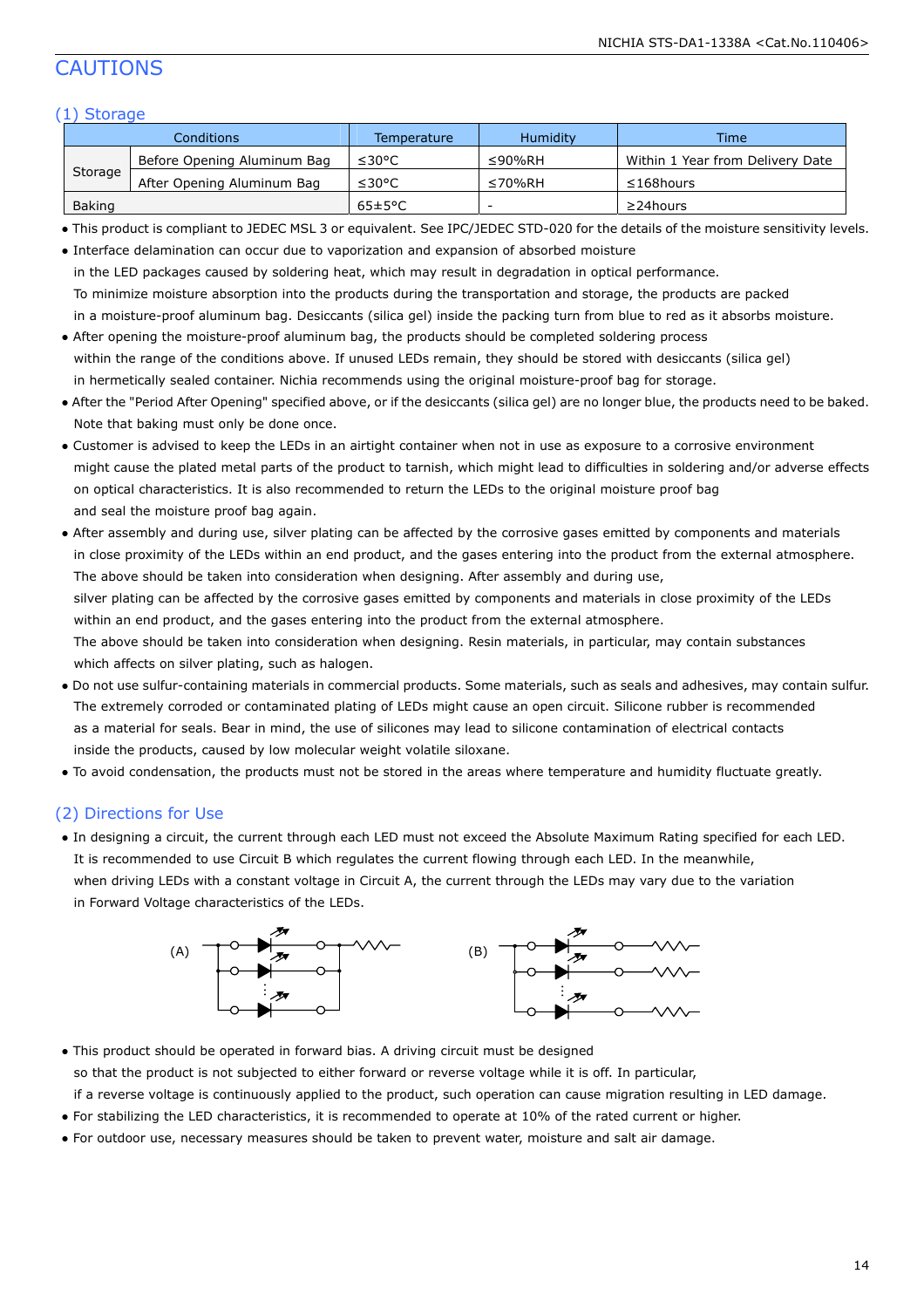#### (3) Handling Precautions

- When handling the product, do not touch it directly with bare hands as it may contaminate the surface and affect on optical characteristics. In the worst cases, excessive force to the product might result in catastrophic failure due to package damage and/or wire breakage.
- When handling the product with tweezers, make sure that excessive force is not applied to the resin portion of the product. Failure to comply can cause the resin portion of the product to be cut, chipped, delaminated and/or deformed, and wire to be broken, and thus resulting in catastrophic failure.
- If the product is dropped, it might be damaged.
- Do not stack assembled PCBs together. Failure to comply can cause the resin portion of the product to be cut, chipped, delaminated and/or deformed, and wire to be broken, and thus resulting in catastrophic failure.

#### (4) Design Consideration

- PCB warpage after mounting the products onto a PCB can cause the package to break. The LEDs should be placed so as to minimize the stress on the LEDs due to PCB bow and twist.
- The position and orientation of the LEDs affect how much mechanical stress is exerted on the LEDs placed near the score lines. The LEDs should be placed so as to minimize the stress on the LEDs due to board flexing.
- Board separation must be performed using special jigs, not with hands.

### (5) Electrostatic Discharge (ESD)

- The products are sensitive to static electricity or surge voltage. An ESD event may damage its die or reduce its reliability performance. When handling the products, measures against electro static discharge,
	- including the followings, are strongly recommended.

Eliminating the charge;

Wrist strap, ESD footwear and garments, ESD floors

Grounding the equipment and tools at workstation

- ESD table/shelf mat (conductive materials)
- Proper grounding techniques are required for all devices, equipment and machinery used in the assembly of the products. Also note that surge protection should be considered in the design of customer products.
- If tools or equipment contain insulating materials, such as glass or plastic, proper measures against electro static discharge, including the followings, are strongly recommended.
	- Dissipating the charge with conductive materials
	- Preventing the charge generation with moisture
	- Neutralizing the charge with ionizers
- When performing the characteristics inspection of the LEDs in your application, customer is advised to check on the LEDs whether or not they are damaged by ESD. Such damage can be detected during forward voltage measurement or light up test at low current. (the recommended current is 1mA or lower)
- ESD-damaged LEDs may have a current flow at low voltage, or no longer light up at low current. Failure Criteria:  $V_F$ <4.0V at I<sub>F</sub>=0.5mA